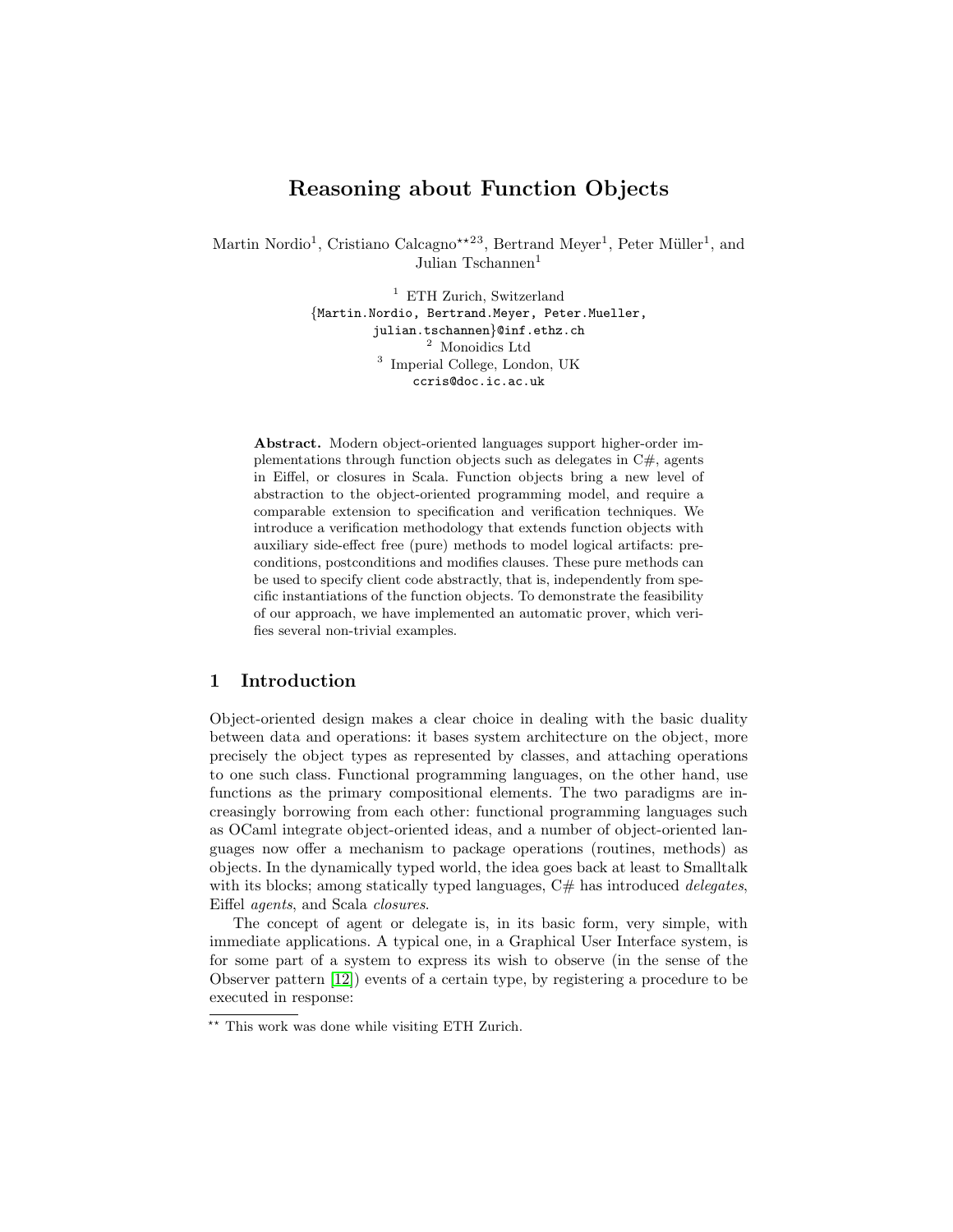#### $US_map.$  left\_click . subscribe (agent show\_state\_votes)

This indicates that whenever a *left-click* event occurs on the map, the given procedure show state votes should be executed. The routine subscribe takes as argument a function object representing a procedure with two integer arguments. Since the function object is a formal argument, subscribe does not know which exact procedure, such as *show\_state\_votes*, it might represent; but it can call it all the same, through a general procedure call applicable to any function object, and any target and argument objects.

Function objects appear in such examples as a form of function pointers as available for example in C and  $C_{++}$ . But they go beyond this first analogy. Firstly, they are declared with a signature and hence provide a statically typed mechanism, whereas a function pointer just denotes whatever is to be found in the corresponding memory address. Secondly, a function object represents a routine abstraction, and can be subject to dynamic dispatch when the receiver is an open argument<sup>[4](#page-1-0)</sup>.

Function objects have proved attractive to object-oriented programmers, but they also raise new verification challenges. To address these problems, we introduce a specification and verification technique. Our approach uses side-effect free (pure) routines to specify abstractly the pre- and postconditions of function objects. These pure routines can be used to specify client code independently from specific function objects. Using previous work on encoding pure routines in Boogie [\[8](#page-17-1)[,22\]](#page-17-2), these routines are encoded as mathematical functions, which represent the function object's pre- and postcondition. The basic idea is that to prove a property of a function object call, it suffices to prove that the abstract precondition of the function object holds before the invocation; then we can assume the abstract postcondition of the function object holds after its invocation.

The main contributions of this paper are: (1) a verification methodology for function objects, and (2) an automatic verifier for function objects. The verifier takes an Eiffel program, translates it to Boogie2 [\[16\]](#page-17-3), and then proves the Boogie2 code using the Boogie verifier [\[2\]](#page-16-0). We demonstrate the practicality of our approach with a suite of examples, including one previously described as an open problem, and more function objects intensive programs which implement graphical user interfaces. Although we focus on Eiffel agents, we believe that the same ideas apply to similar mechanisms in other languages, such as  $C#$ delegates.

Outline. Section [2](#page-2-0) presents example applications of agents and their verification challenges. Section [3](#page-4-0) describes the verification methodology. This methodology is extended to framing in Section [4.](#page-8-0) Section [5](#page-11-0) applies the methodology to the examples from Section [2.](#page-2-0) In Section [6,](#page-13-0) we show a set of examples that have been verified using the implemented automatic prover. Section [7](#page-15-0) discusses related work; Section [8](#page-16-1) summarizes the result and describes future work.

<span id="page-1-0"></span><sup>4</sup> An argument is open if it must be provided in the invocation of the agent.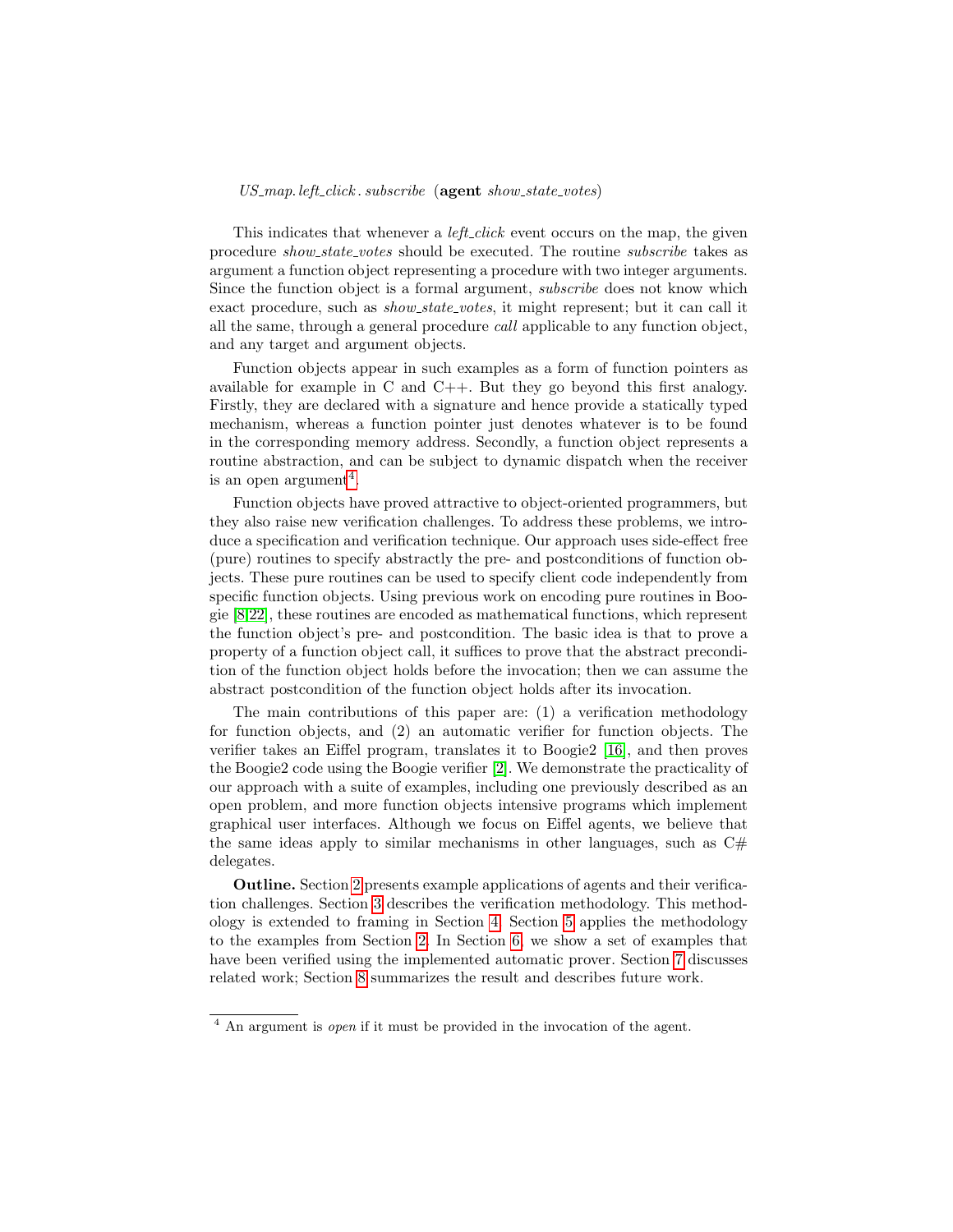# <span id="page-2-0"></span>2 Agent Examples and their Verification Challenges

In this section, we present some typical applications of agents.

#### <span id="page-2-2"></span>2.1 Formatter

The first example comes from a paper by Leavens et al. [\[20\]](#page-17-4) and is recouched in Eiffel below. It is of particular interest since they describe it as a verification challenge beyond current techniques. The class FORMATTER models paragraph formatting with two alignment routines. The class PARAGRAPH includes a procedure to format the current paragraph:

```
class FORMATTER
 align left (p:PARAGRAPH) align right (p:PARAGRAPH)
  require require
    not p. left_aligned not p. right_aligned
  do do
    \ldots Operations on p \ldots ... ... Operations on p \ldotsensure ensure
    p. left_aligned p. right_aligned
end
```

```
class PARAGRAPH
 format (proc:PROCEDURE [FORMATTER, PARAGRAPH ];
          f:FORMATTER)do
      proc. call (f, Current)
   end
end
```
For illustration purposes, the routines *align\_left* and *align\_right* require that the paragraph is not left aligned and not right aligned, respectively. The routines left aligned and right aligned are pure routines (side-effect free) defined in the class PARAGRAPH, and return true if the paragraph is left aligned or right aligned, respectively.

In Eiffel, the contracts of a class are its invariant, and the precondition and postcondition that can be attached to any routine, with the respective keywords invariant, require and ensure. Each such clause involves an assertion written out as a sequence of boolean expressions. An absent contract clause is equivalent to one specificying True. In the routine format, the signature proc: PROCEDURE  $[FORMATTER, PARAGRAPH]$ <sup>[5](#page-2-1)</sup> declares an agent *proc* with two open arguments (the target of type  $FORMATTER$  and a parameter of type  $PARAGRAPH$ ). The agent proc is invoked using the procedure call (Current denotes the receiver object, this in  $C#$ ).

<span id="page-2-1"></span><sup>&</sup>lt;sup>5</sup> This is a simplification of the Eiffel syntax; the Eiffel declaration is PROCE-DURE[FORMATTER, TUPLE[PARAGRAPH]]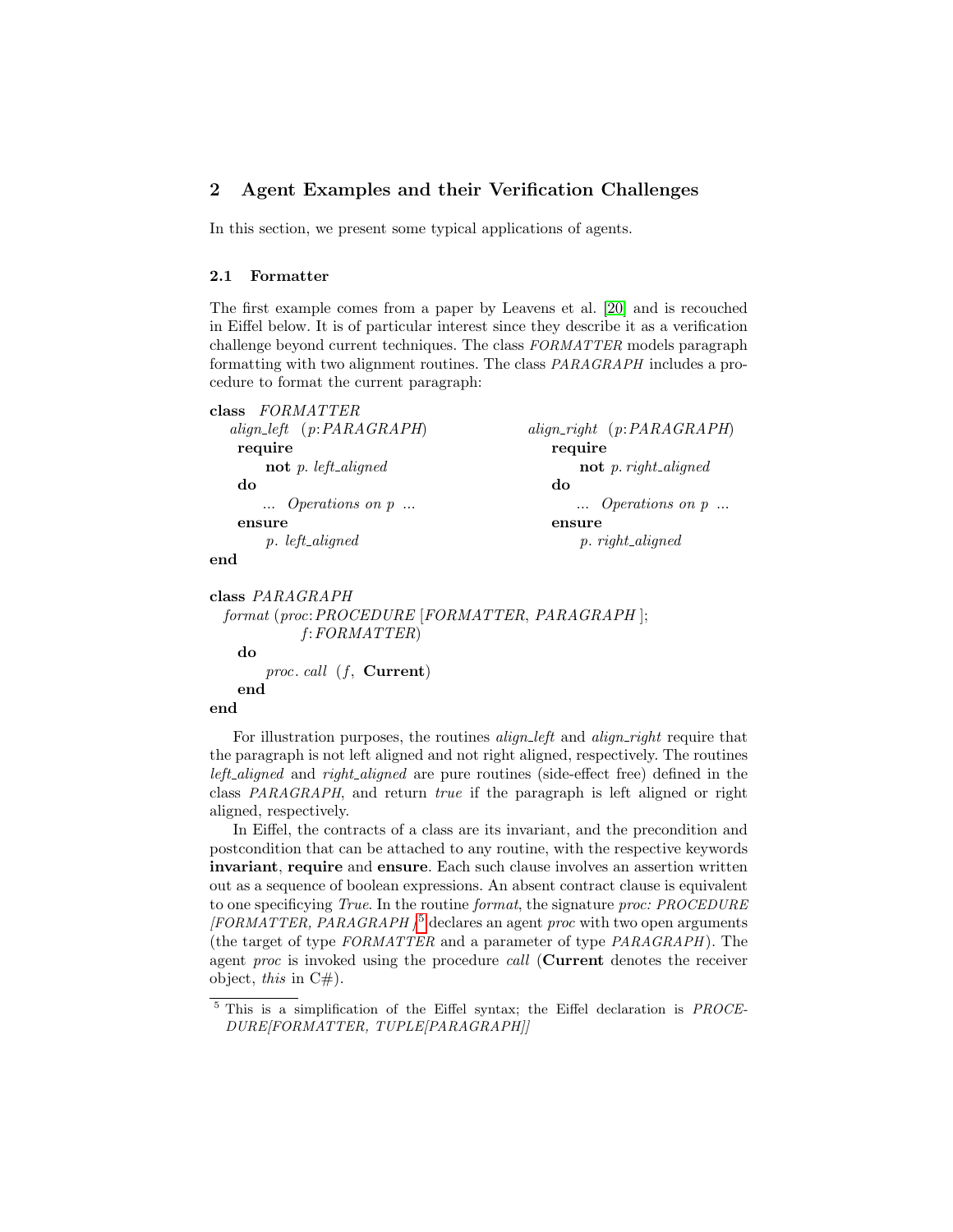An example of the use of the *format* routine is shown in the routine ap $ply\_align\_left$ :

```
apply\_align\_left (f: FORMATTER; p: PARAGRAPH)
  require
      not p. left_aligned
  do
       p. format (agent {FORMATTER}).align_left, f)
  ensure
       p. left_aligned
  end
```
The notation **agent**  ${FORMATTER}$ . *align\_left* denotes a function object that represents the *align\_left* routine of the class FORMATTER. The keyword **agent** is used to distinguish between the function object align left and the invocation of the routine *align\_left*.

The verification challenge in this case is to specify and verify the routine format in an abstract way, abstracting the pre and postcondition of the agent. Then, one should be able to invoke the routine *format* with a concrete agent, here *align-left*, and to show that the postcondition of *align-left* holds. If the format routine is called with another routine, say *align\_right*, one should be able to show that the postcondition of *align\_right* holds without modifying the proof of format. Another issue is framing; one should be able to express what the routine *format* modifies, but abstracting from the specific routines *align\_left* and  $align\_right$ . When the routine *format* is invoked using the agent  $align\_left$ . we should be able to show that *format* only modifies the locations that *align\_left* modifies.

#### 2.2 Archive Example

This section describes the archive example presented by Leavens et al. [\[20\]](#page-17-4) and proved by M¨uller and Ruskiewicz [\[23\]](#page-17-5). This example illustrates the application of agents with closed arguments<sup>[6](#page-3-0)</sup>.

Figure [1](#page-4-1) presents the example encoded in Eiffel. The class TAPE ARCHIVE defines a tape with a routine store which stores objects if the device is loaded. An application of agents is implemented in the routine log of class CLIENT, which calls the agent  $log$ -file with the string s. Finally, the class MAIN shows an example of the invocation of the routine *log*.

The invocation  $log_{fl}$  file.call(s) invokes the procedure  $log_{fl}$  file with the parameter s. The declaration  $PROCEDURE [TAPE; ANY]^7$  $PROCEDURE [TAPE; ANY]^7$  indicates that  $log$ -file is an agent with closed argument of type TAPE and one open argument of type ANY. The target of the invocation is defined in the creation of the agent. In this example, the target object is  $t$  defined by **agent** t.store.

<span id="page-3-0"></span><sup>6</sup> Closed arguments are the arguments of an agent provided in the agent declaration.

<span id="page-3-1"></span> $^7$  This is a simplification of the declaration in Eiffel. The declaration in Eiffel is PRO-CEDURE[TAPE,TUPLE[ANY]].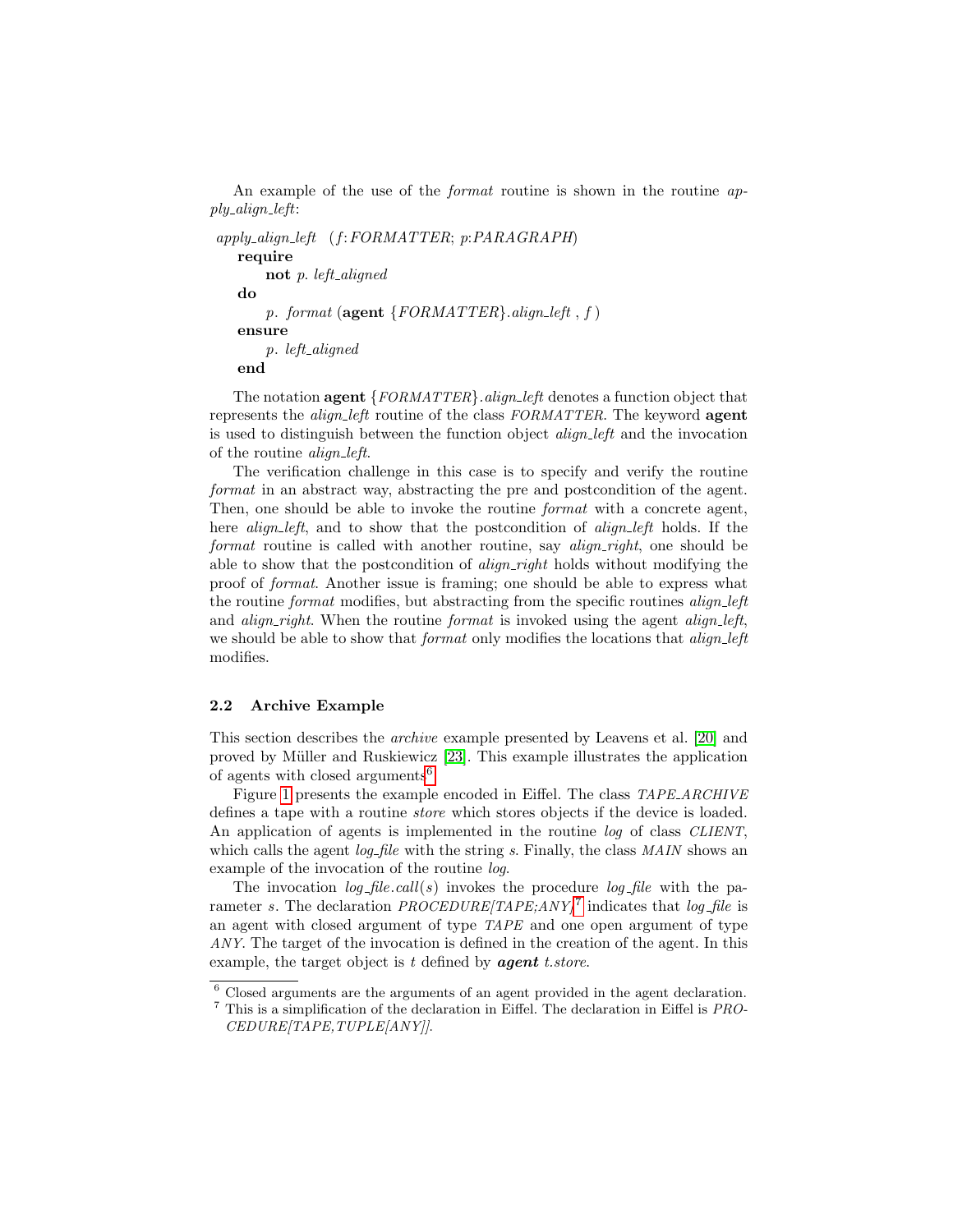```
class TAPE_ARCHIVE class TAPE
 tape: TAPE save(o: ANY) do ... end
 is loaded : BOOLEAN −− other routines omitted
  ensure end
  Result = (tape \neq void)
                    class CLIENT
 \label{eq:log2} log \ \ ( \ log\text{-}file \ : PROCEDURE[ \ \texttt{TAPE}; \ \texttt{ANY}];\bf{do} s:STRINGcreate tape do
  end log_file . call(s)end
 store (o: ANY) end
  require class MAINis loaded main (c: CLIENT)
  do local
   tape.save (o) t: TAPE\_ARCHIVEend do
 −− other routines create t.make
 - omitted c. log (agent t.store, "Hello World")
end end
                   end
```
<span id="page-4-1"></span>Fig. 1. Archive example encoded in Eiffel.

The verification challenge in this case is to verify the routine log in an abstract way, and being able to show that the precondition of the agent *store* holds before its invocation. In the routine log, the methodology has to assume that the target is closed but the exact target is unknown.

# <span id="page-4-0"></span>3 Verification Methodology

A verification technique should address both the specification of routines that uses function objects and the verification of invocation of function objects. Section [3.1](#page-4-2) considers the first issue; the remainder of this section examines the second one.

### <span id="page-4-2"></span>3.1 Specifying Function Objects

The difficulty of specifying the correctness of agents is that while a variable of an agent type represents a routine, it is impossible to know statically which routine that is. The purpose of agents is to abstract from individual routines. The specification must reflect this abstraction.

What characterizes the correctness of a routine is its precondition and its postcondition. For an agent, these are known abstractly through the functions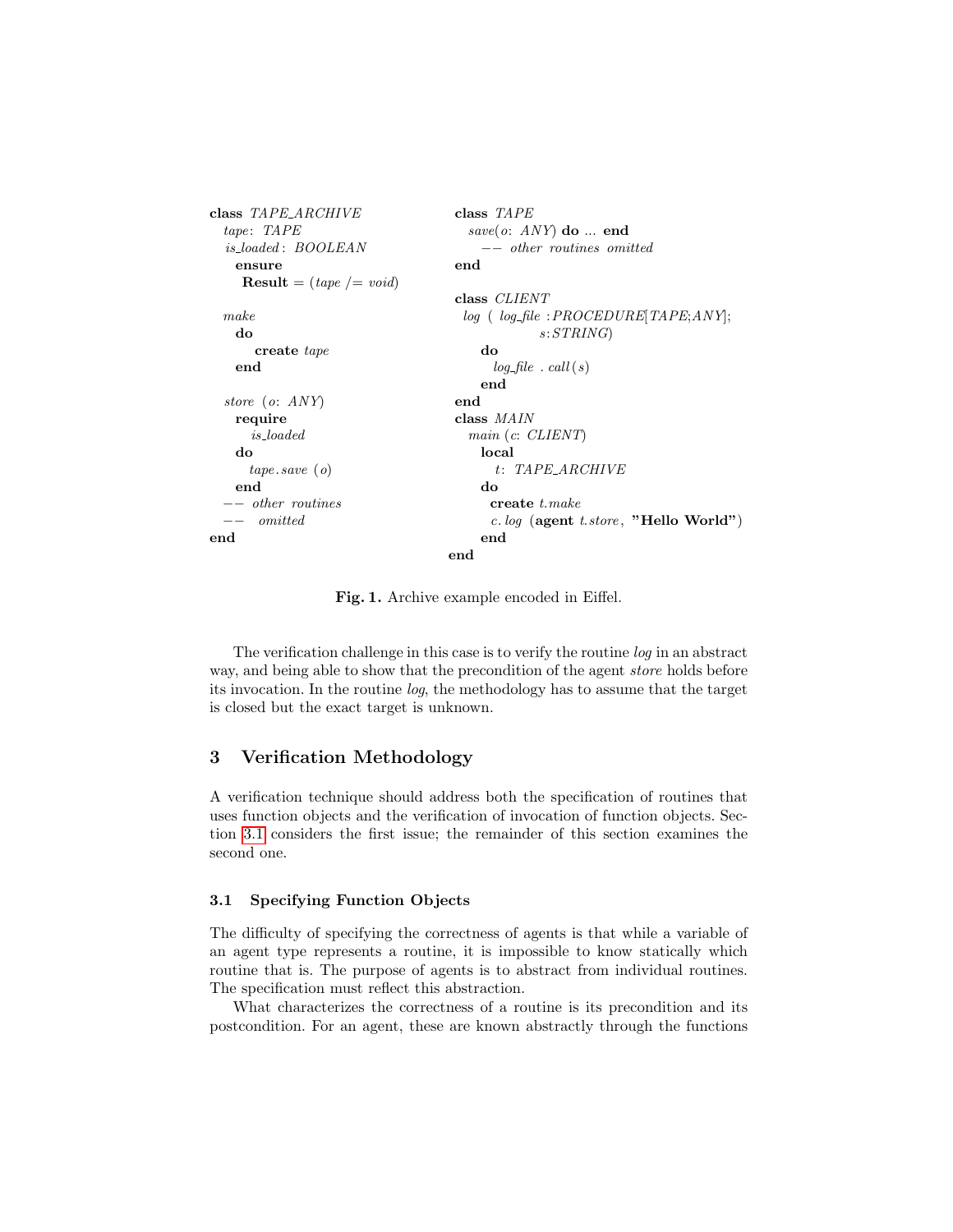precondition and postcondition of class ROUTINE and its descendants. These functions enable us to perform the necessary abstraction on agent variables and expressions. The approach makes it possible for example to equip the routine format with a contract:

```
format (proc: PROCEDURE [FORMATTER, PARAGRAPH ];
         f: FORMATTER)require
     proc. precondition (f, Current)do
     proc. call (f,Current)
 ensure
     proc. postcondition (f,Current)
 end
```
Note that the precondition of *format* uses the routine *precondition* to query the precondition of the procedure proc. Finally, we need to specify the routine call in the class ROUTINE. Its specification is the following:

```
call (target: ANY; p: ANY)
 require
     Current.precondition (target,p)
 ensure
      Current.postcondition (target,p)
```
### <span id="page-5-2"></span>3.2 Reasoning

This section describes the methodology to reason about agents with open arguments. This methodology is presented as a translation from Eiffel to Boogie2 [\[16\]](#page-17-3). The translation uses the basic Boogie2 instructions assume, assert, havoc, and assignment. In the following, we present the translation of agent initialization and agent invocation. The translation of other instructions such as assignments and routine invocation is similar to the translation applied in  $Spec\#$ ; for more details see [\[15\]](#page-17-6). The methodology is extended for closed arguments in Section [3.3;](#page-6-0) framing is handled in Section [4.](#page-8-0)

Agent Pre- and Postconditions. The methodology introduces two uninterpreted functions to model the pre- and postcondition of the agent. The function<sup>[8](#page-5-0)</sup>  $\text{\$pre-}$ condition takes three values (the agent, the target, and the parameter), and the current heap, and yields the evaluation of the agent's precondition. The function \$postcondition takes a second heap to evaluate old expressions. The signatures of these functions are defined as follows<sup>[9](#page-5-1)</sup>:

 $\text{\$precondition : Value} \times \text{Value} \times \text{Value} \times \text{Heap} \rightarrow \text{Bool}$  $$postcondition : Value \times Value \times Value \times Have \times Heavy$ 

<span id="page-5-0"></span><sup>8</sup> We use the prefix \$ for the mathematical functions to distinguish them from the Eiffel routines.

<span id="page-5-1"></span> $9 \rightarrow$  denotes partial functions.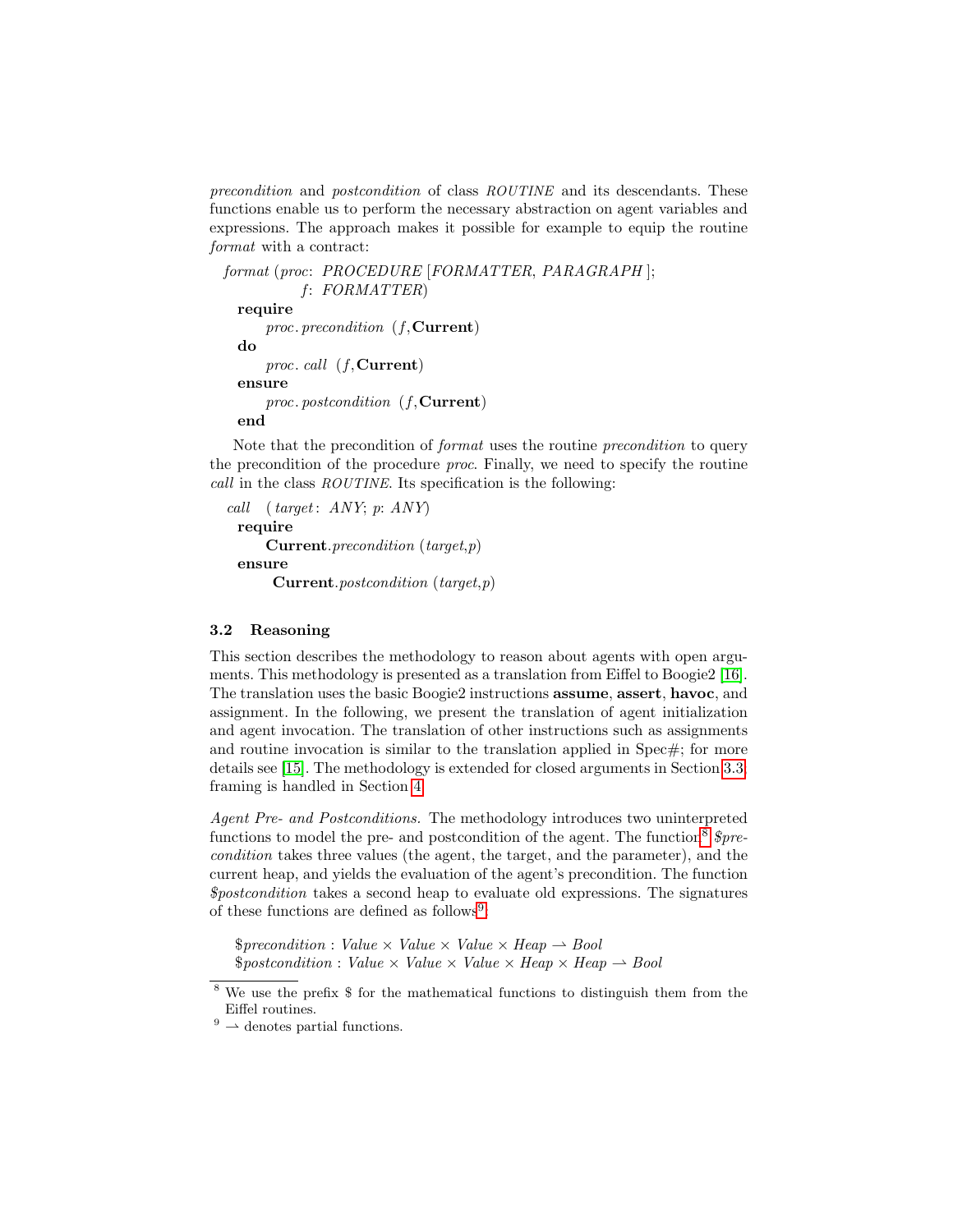Invoking Agents. Given an agent  $a$ , a target  $t$ , and an argument  $p$ , the agent is invoked using the Eiffel routine call. The translation of the agent invocation a.call $(t, p)$  first asserts the precondition of the agent, and then assumes its postcondition. The proof obligations are the following:

assert  $$ precondition(a, t, p,Heap)$  $h_0 := \text{Heap}$ havoc Heap assume  $$postcondition(a, t, p, \text{Heap}, h_0)$ 

The current heap is denoted by *Heap*. The assignment  $h_0 := \text{Heap}$  saves the current heap, then  $h_0$  is used to evaluate old expressions in the postcondition of the agent. The havoc command assigns an arbitrary value to the heap.

Initializing Agents. The translation above asserts the abstract precondition of the agent. This abstract precondition could be any precondition of any procedure. Once the agent is initialized with a procedure  $pr$ , the methodology connects the abstract pre- and postcondition of the agent with the concrete pre- and postcondition of the procedure  $pr$ . Thus, if the precondition of  $pr$  holds, the prover will be able to show that the abstract precondition holds.

Given the agent initialization  $a := \text{agent } pr$  where pr is a procedure<sup>[10](#page-6-1)</sup>, the methodology generates the following assumptions:

assume  $\forall t, p : ObjectId; h_1 :Heap: \$ precondition(a, t, p, h_1) = \$pre_{pr}(t, p, h_1)$ assume  $\forall t, p:ObjectId; h_1, h_2:Heap: \$ postcondition(a, t, p, h_1, h_2) = \$post_{pr}(t, p, h_1, h_2)$ 

where  $\oint \text{pre}_{pr}$  and  $\oint \text{post}_{pr}$  denotes the pre- and postcondition of the procedure  $pr, t$  the target object, and  $p$  the argument respectively; we assume that the agent variable a is a fresh variable.

The translation of agents to Boogie2 is based on the translation of pure routines [\[8](#page-17-1)[,22\]](#page-17-2). The novel concepts are the introduction of the functions \$precondition and \$postcondition to model the agent pre- and postcondition, and the generation of assumptions for the initialization of the agent, which relates the preand postcondition of the agent with the concrete pre- and postcondition of the procedure.

#### <span id="page-6-0"></span>3.3 Reasoning about Closed Arguments

To model closed arguments, we define two uninterpreted functions:  $$ precondition_1$ and  $$postcondition<sub>1</sub><sup>11</sup>$  $$postcondition<sub>1</sub><sup>11</sup>$  $$postcondition<sub>1</sub><sup>11</sup>$ . These functions are similar to the functions defined in the

<span id="page-6-1"></span> $\frac{10}{10}$  agent pr is an abbreviation for keeping all arguments open (including the target), as in agent  $\{TYPE\}.pr(?)$ .

<span id="page-6-2"></span><sup>&</sup>lt;sup>11</sup> As a reminder, we assume that routines have only one parameter, although, the methodology can be extended easily.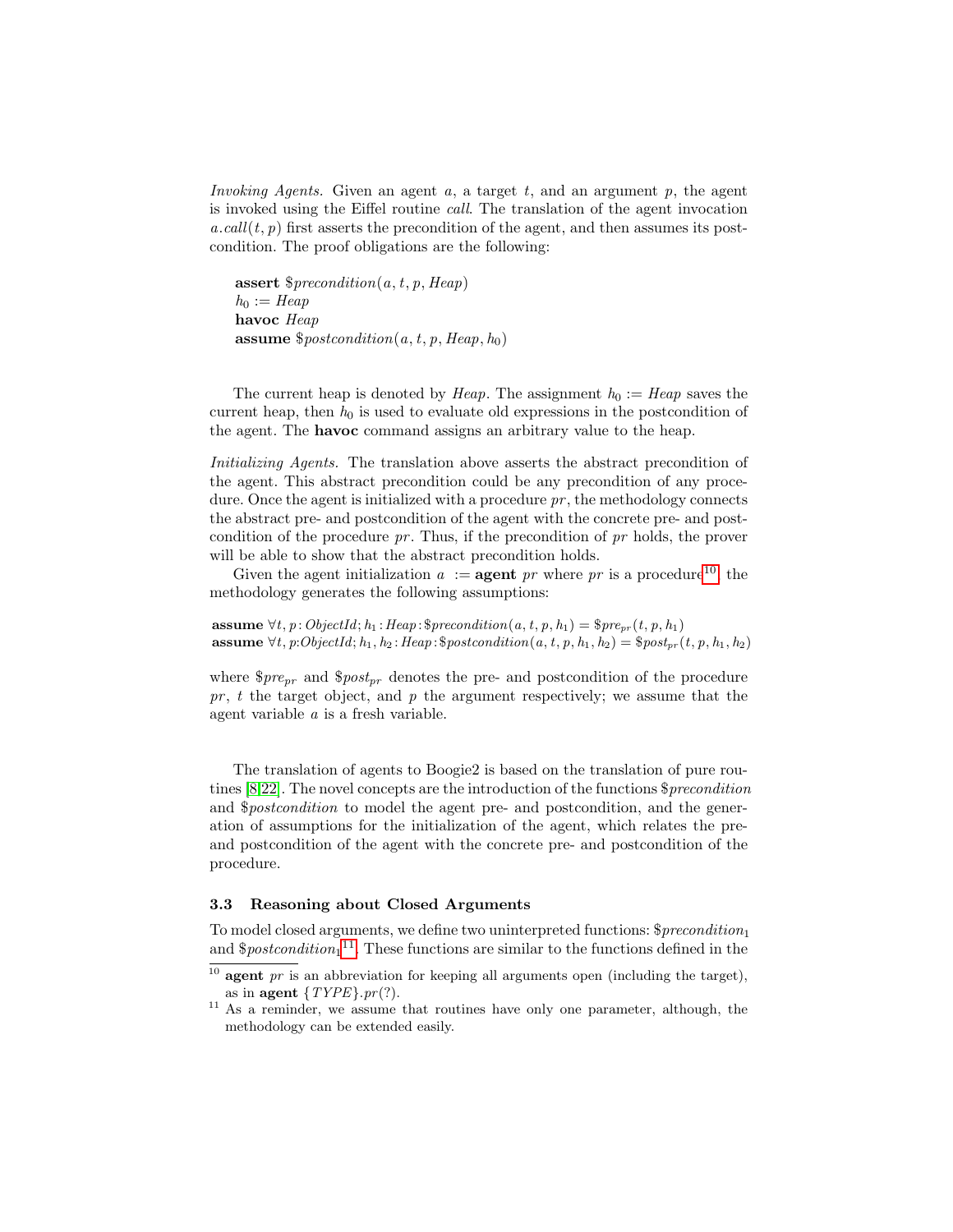section above but they take an agent with one closed argument (either closed target or closed parameter) and the heap(s), and yield the evaluation of the preand postcondition. The signatures are:

> $$precondition_1: Value \times Value \times Heap \rightarrow Bool$  $$postcondition_1: Value \times Value \times Heavy\}=Book$

The translation for initializing agents, and invoking agents are similar to the section above; Figure [2](#page-7-0) presents this translation.

| Eiffel code                 | <i>Boggie2</i> code                                                                                                                                                                                                                                           |  |  |
|-----------------------------|---------------------------------------------------------------------------------------------------------------------------------------------------------------------------------------------------------------------------------------------------------------|--|--|
| $(A)$ a.call $(p)$          | <b>assert</b> $$ precondition_1(a, p,Heap)$<br>$h_0 := \text{Heap}$<br>havoc <i>Heap</i><br><b>assume</b> $$postcondition_1(a, p,Heap, h_0)$                                                                                                                  |  |  |
| $(B)$ a := agent $t_1$ . pr | <b>assume</b> $\forall p : ObjectId$ ; $h_1 :Heap$ :<br>$\text{\$precondition}_1(a, p, h_1) = \text{\$preatrix}_1(t_1, p, h_1)$<br><b>assume</b> $\forall p : ObjectId; h_1, h_2 :Heap:$<br>$$postcondition_1(a, p, h_1, h_2) = $post_{pr}(t_1, p, h_1, h_2)$ |  |  |

where  $t_1$  is the closed target, and  $pr$  a procedure

|                            | <b>assume</b> $\forall t : ObjectId; h_1 :Heap:$                  |
|----------------------------|-------------------------------------------------------------------|
| $(C)$ a := agent $pr(p_1)$ | $$ precondition_1(a, t, h_1) = $pre_{pr}(t, p_1, h_1)$$           |
|                            | assume $\forall t : ObjectId; h_1, h_2 :Heap:$                    |
|                            | $$postcondition_1(a, t, h_1, h_2) = $post_{pr}(t, p_1, h_1, h_2)$ |
|                            | where $p_1$ is the closed parameter, and pr a procedure           |

<span id="page-7-0"></span>Fig. 2. Translation of Agents with Closed Arguments to Boogie2: (A) Agent Invocation with Closed Arguments; (B) Closed Target Initialization; (C) Closed Parameter Initialization.

Note that Eiffel does not distinguish between an agent with open target and an agent with open parameter. Both agents are declared with the same notation. Thus, the methodology uses the functions  $$precondition<sub>1</sub>$  and  $$postcondition<sub>1</sub>$ to express the precondition and postcondition with closed target and closed parameter, and then it uses the assumptions generated in the initialization of the agent.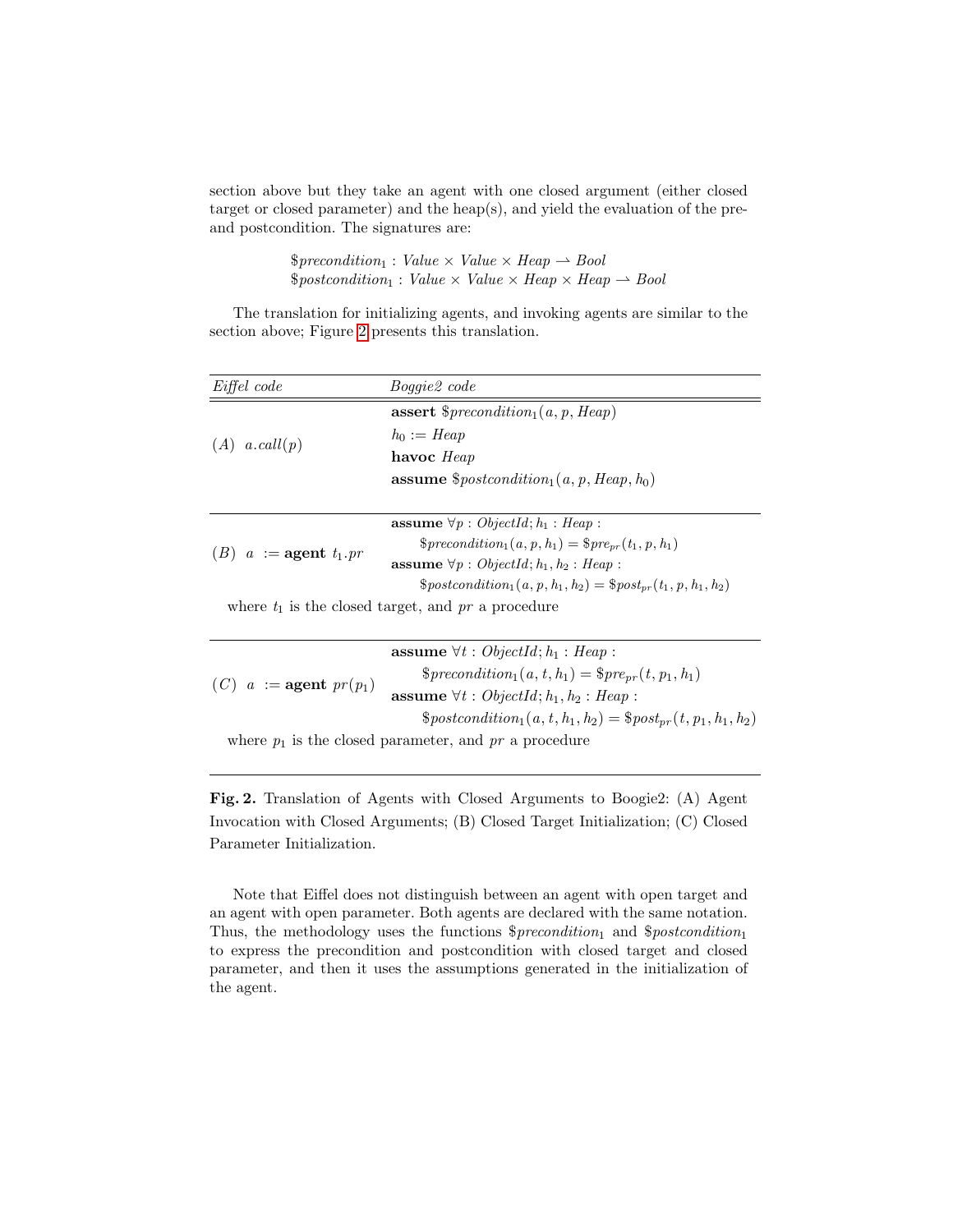# <span id="page-8-0"></span>4 Framing

A necessary part of a routine specification is the modifies clause, which defines the locations that are modified by the routine. The problem of defining these locations is known as frame problem. The frame problem has been addressed for example using dynamic frames [\[18\]](#page-17-7), ownership [\[6\]](#page-17-8), separation logic [\[31,](#page-18-0)[26\]](#page-17-9), and regional logic [\[1\]](#page-16-2). However, this problem has to be solved for agents. This section presents a solution for framing agents based on dynamic frames. As future work, we plan to investigate the integration with other techniques such as separation logic.

In Section [2.1](#page-2-2) we have specified the routine *format*, however, one needs to specify what locations this routine modifies. A candidate solution for this problem is to assume that format modifies all the locations than can be accessed from the target and the arguments of the agent proc. However, this assumption is too strong since format may only modify a few attributes of proc's target. Note that format can be invoked with different routines, and each routine might modify different locations.

To address the frame problem for agents, we adapt dynamic frames. Instead of using a set of locations as in Kassios's work [\[18\]](#page-17-7), we introduce a routine modifies (in the source language), which takes an agent  $a$ , its target  $t$  and argument value  $p$ , and returns the locations modified by the agent  $a$  with target  $t$  and argument p. This function abstracts from the specific locations that the agent modifies. Thus, the modifies clause of *format* can be defined as follows (pre and postconditions are omitted):

```
format (proc: PROCEDURE [FORMATTER, PARAGRAPH ];
         f: FORMATTER)modify
        modifies (proc, f, Current)
    do
       proc. call (f, Current)
    end
```
This modifies clause expresses that the routine format modifies the locations that are modified by the procedure proc. Depending on the routine used to invoke format, the function modifies will yield a different set of locations.

Following, we describe the encoding of framing for agents with open arguments; framing for closed arguments is presented in our technical report [\[24\]](#page-17-10).

Modifies Clauses. We have extended Eiffel with modifies clauses. Each routine contains a modifies clause which is defined as a comma separated list of locations. To express what locations are modified by an agent, we introduce the function modifies. The definition of modifies clauses and routine declarations is the following: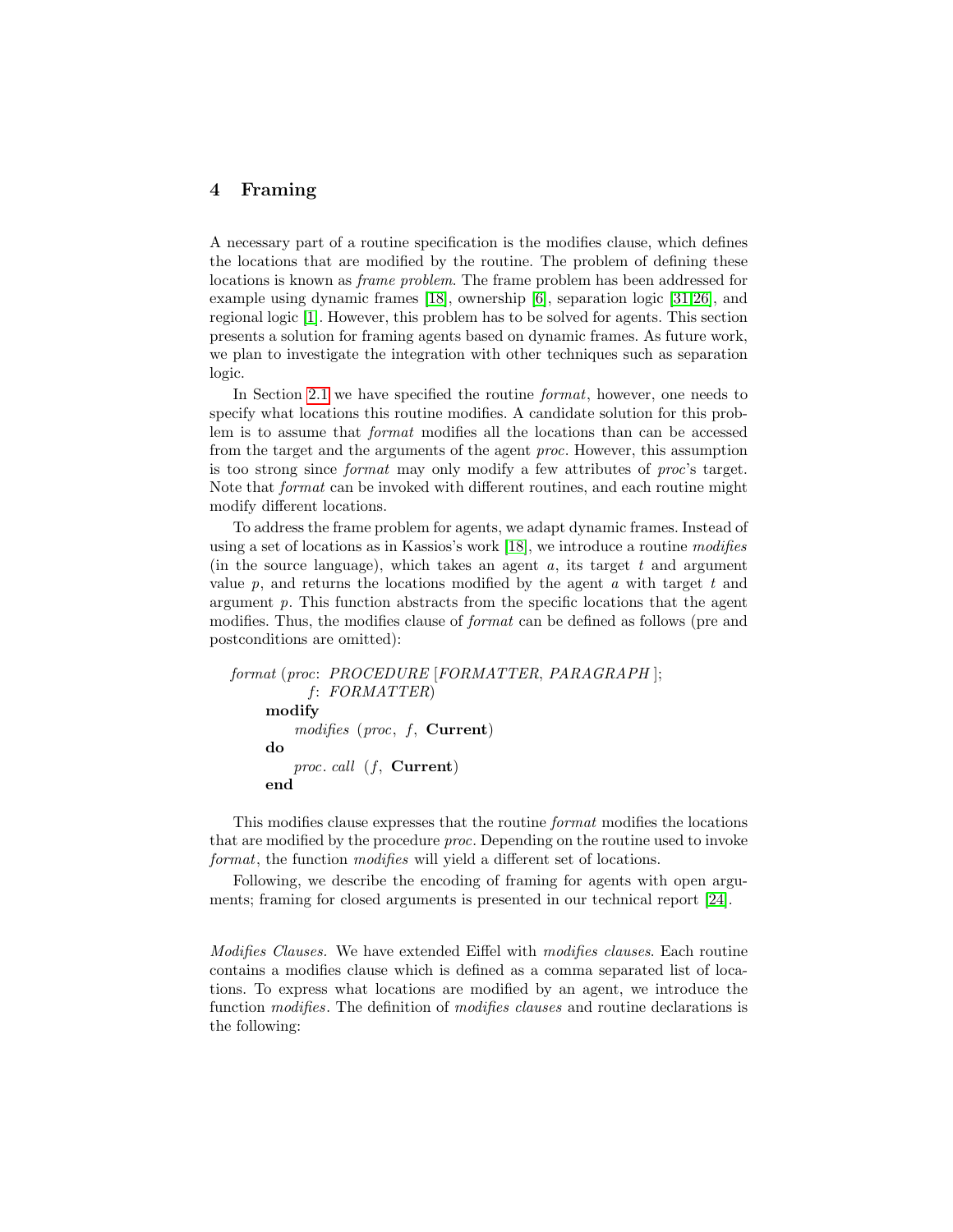```
Mclause ::= Mclause, Mclause| VarId
         | modifies(VarId, VarId, VarId)
Routine ::= Routineld (VarId : Type) : Type
             require
                  BoolExp
             modify
                  Mclause
              do
                  Instr
              ensure
                  BoolExp
              end
```
where boolExp are boolean expressions, *RoutineId* routine identifiers, *VarId* variable identifiers, and *Instr* instructions.

Encoding of Modifies Clauses. To encode the routine modifies, we introduce an uninterpreted function  $\mathcal{F}$  modifies which takes an agent  $a$ , its target and argument values, the current heap, an object value  $o$ , and a field name  $f$ , and yields true if the agent  $\alpha$  with its target and argument modifies the field  $f$  of the object  $\alpha$ . The signature of this function is the following:

 $$modifies: Value \times Value \times Value \times Heavy$ alue  $\times Value \times Value \times FieldId \rightarrow Bool$ 

Modifies clauses are encoded in a similar way to  $Spec \#$ , but cosidering the mapping of the Eiffel function *modifies*. Modifies clauses are a list of applications of the function modifies and variable identifiers. Given the modifies clause in the source language:

 $modifies(a_1, t_1, p_1), ..., modifies(a_n, t_n, p_n), v_1, ..., v_m$ 

this clause is encoded in Boogie2 as:

ensures  $\forall o: ObjectId; fId : FieldId :$  $\sqrt{ }$  $\overline{1}$ not  $$modules(a_1, t_1, p_1, Heap, o, fld) \wedge ... \wedge$ not  $$modifies(a_n, t_n, p_n, Heap, o, fld)$  $\wedge$   $o \neq v_1$   $\wedge \dots$   $\wedge$   $o \neq v_m$  $\setminus$  $\Rightarrow$  Heap[o, fId] = old(Heap)[o, fId]

For example, the modifies clause of the routine format is encoded as follows:

ensures  $\forall o : ObjectId; fId : FieldId :$ not  $$modules(proc, f, Current,Heap, o, fd) \Rightarrow Heap[o, fd] = old(Heap)[o, fd]$ 

This property expresses that for all objects  $o$ , and all fields fId that are not modified by the agent *proc* with the target  $f$  and argument *Current*, the value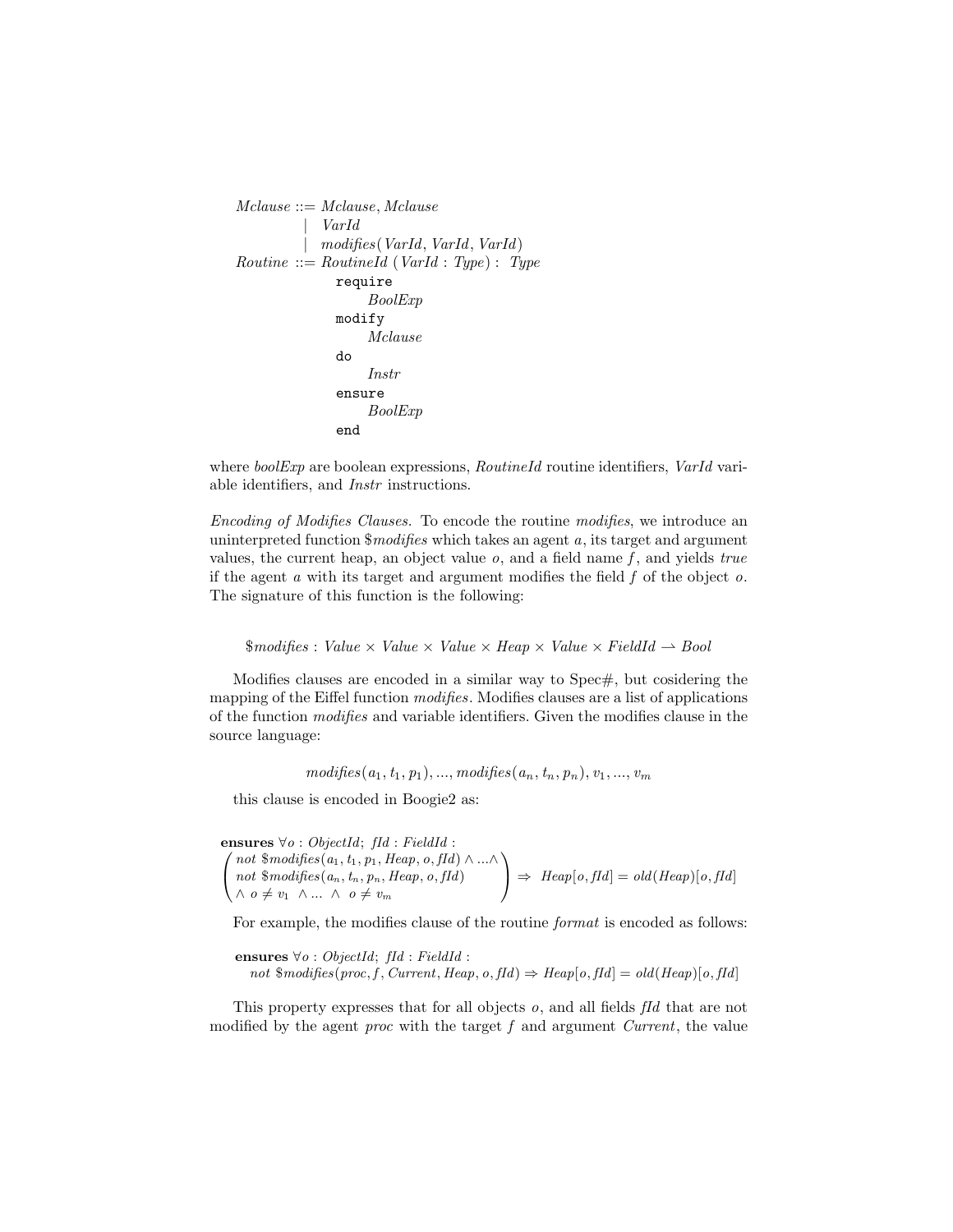of the field o.fId in the current heap is equal to the value of o.fId in the old heap. The expression  $Heap[o, fId]$  yields the value of the field fId of the object o in the current heap.

Initializing Agents. To address the frame problem for agents, we need to link the uninterpreted function  $\mathcal{S}$ *modifies(proc, t, p)* with the locations that the routine proc modifies. We solve this by applying the same approach used to reason about agent pre- and postconditions. Thus, our methodology connects the uninterpreted function \$modifies with the concrete set of locations that the agent modifies.

Given a procedure pr, the agent initialization  $a := \text{agent } pr$  generates the following assumptions:

assume  $\forall t, p : ObjectId; h_1 :Heap: \$ precondition(a, t, p, h_1) = \$pre_{\text{pr}}(t, p, h_1)$ assume  $\forall t, p : ObjectId; h_1, h_2 :Heap:$  $\text{\$postcondition}(a, t, p, h_1, h_2) = \text{\$post}_{\text{pr}}(t, p, h_1, h_2)$ assume  $\forall t, p, o: ObjectId; fId : FieldId; h_1 :Heap :$  $\text{\textsterling}{{\mathfrak{F}}}{{\mathfrak{m}}}{{\mathfrak{od}}}{{\mathfrak{f}}{\mathfrak{f}}{\mathfrak{e}}}(a,t,p,h_1,o,f{Id})=\text{\textsterling}{{\mathfrak{m}}}{{\mathfrak{od}}}{{\mathfrak{f}}{\mathfrak{f}}{\mathfrak{e}}}{{\mathfrak{f}}}_{p r}(t,p,h_1,o,f{Id})$ 

The assumptions for the functions \$precondition and \$postcondition are the same assumptions as described in Section [3.2.](#page-5-2) The third assumption relates the uninterpreted function  $\mathcal{S}$  modifies with the modifies clause of pr. The function  $\mathcal{S}$ *modifies*<sub>pr</sub> yields true if the procedure pr modifies the field o.fId for the target t and argument  $p$ . The definition of this function is generated from the modifies clause of the procedure pr.

For example, assuming that the routine *align\_left* in the class  $FORMATTER$ (Section [2.1\)](#page-2-2) modifies its argument p, then  $modifies_{align\_left}$  is defined as

$$
\$modifies_{align\_left}(Current, p, h, o, fId) \triangleq (h[o] = p)
$$

Limitations. The current implementation of modifies clauses is not powerful enough to express some non-interference properties. One can express that an agent a modifies a set of locations s, and an agent b modifies another set of locations  $r$ , however, we cannot express that these locations are disjoint.

The same problem arises when verifying agents with open targets. An example of the use of open target is the routine *do\_all* defined in the class LIST of the Eiffel base library. The  $do$ -all routine takes an agent with open target, and invokes the agent for all elements of the list. To verify the routine  $do$ -all, one needs to reason about non-interference at an abstract level, because the invocation of the agent for the *ith* element of the list might violate the precondition of the agent for the *jth* element of the list. To address this problem, a mechanism to support non-interference reasoning is required, as discussed in our technical report [\[24\]](#page-17-10). Extending our implementation to support this mechanism is part of future work.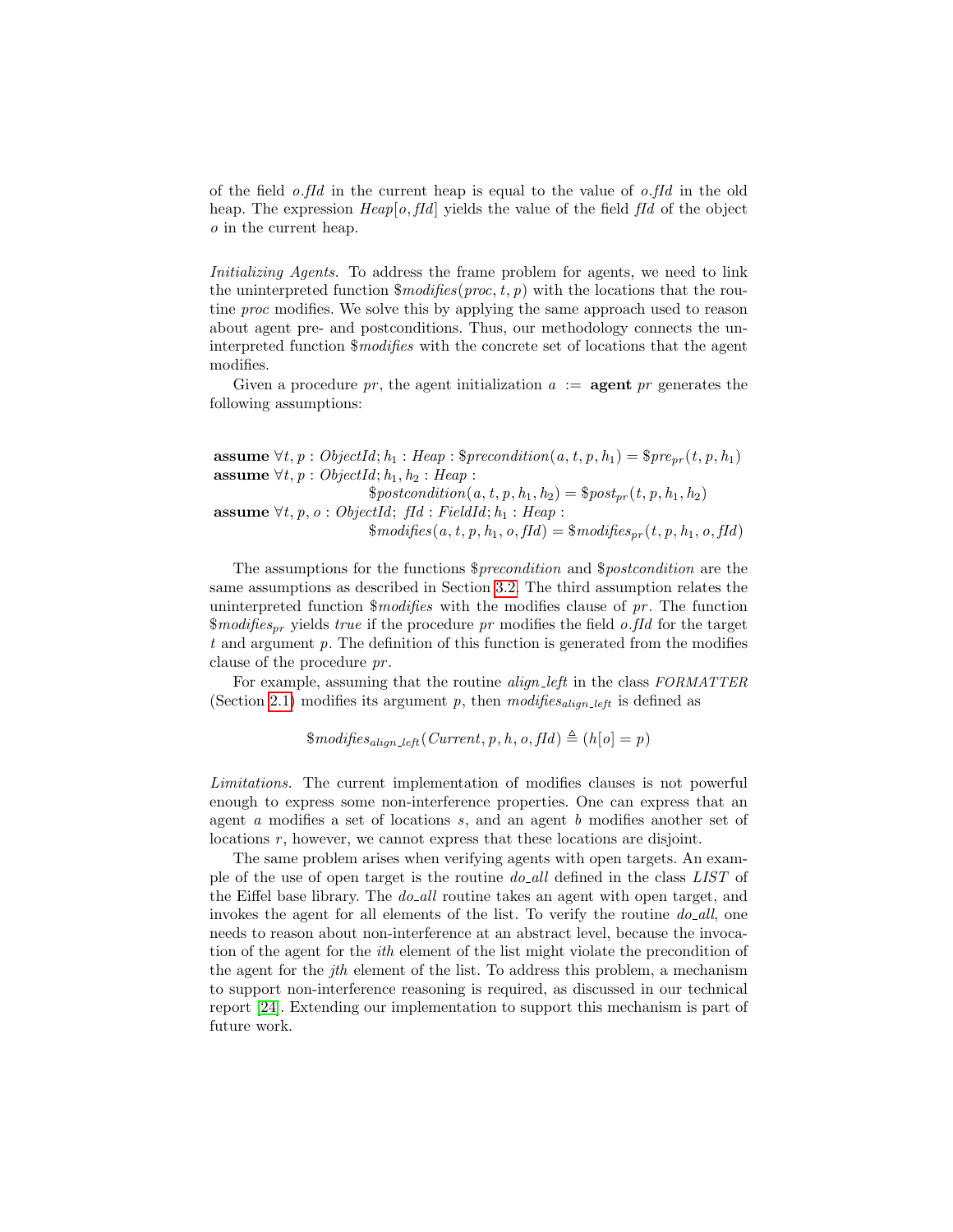## <span id="page-11-0"></span>5 Applications

In this section we study the applicability of our methodology to a range of examples which illustrate challenging aspects of reasoning about function objects.

#### 5.1 Formatter Example

To verify the routine format, the methodology generates the following Boogie2  $code^{12}$  $code^{12}$  $code^{12}$ :

 $format(proc : PROCEDURE[FORMATTER, PARAGRAPH]; f : FORMATTER)$ 

- 1 assume  $$ precondition(proc, f, Current,Heap)$
- 2 assert  $$ precondition(proc, f, Current,Heap)$
- 3  $h_0 := \text{Heap}$
- 4 havoc Heap
- 5 **assume**  $$postcondition(proc, f, Current,Heap, h_0)$
- 6 assume  $\forall o : ObjectId; fId : FieldId :$
- not  $$modifies(proc, f, Current,Heap, o, fld) \Rightarrow Heavy[o, fld] = h_0[o, fld]$
- 7 assert  $$postcondition(proc, f, Current,Heap, h_0)$
- 8 **assert**  $\forall o : ObjectId$ ; fId : FieldId :

not  $$modules(proc, f, Current,Heap, o, fd) \Rightarrow Heap[o, fd] = h<sub>0</sub>[o, fd]$ 

The pre- and postcondition of format are translated in the lines 1 and 7, respectively. The modifies clause of format is translated in line 8. The agent invocation is translated in the lines 2-6. This translation assumes the postcondition and the modifies clause of call in lines 5 and 6. The proof is straightforward since the assume and assert instructions in lines 1 and 2, lines 5 and 7, and lines 6 and 8 refer to the same heap.

The most interesting case in the verification of function object is the verification of clients that use function objects, such as  $apply\_align\_left$ . The application of the methodology to this routine generates the Boogie2 code presented in Figure [3.](#page-12-0)

Similar to the previous example, lines 1 and 11 are generated by the translation of the pre- and postcondition; line 12 is the translation of the modifies clause. The declaration **agent**  ${FORMATTER}$ .*align\_left* generates lines 2-5. The precondition and postcondition of the routine *align\_left* is denoted by  $$pre_{align\_left}$ and  $$post_{align\_left}$  respectively; the modifies clause of *align\_left* is denoted by  $$modified is a *align-left*. The invocation of the routine *format* produces lines 6-10. The$ current heap is stored in  $h_0$  in line 7 to be able to evaluate the postcondition in line 9.

The key points in the proof are the assert instructions at lines 6, 11 and 12. By the definition of  $$pre_{align\_left}$ ,  $$post_{align\_left}$ , and  $$modifies_{align\_left}$  we know:

<span id="page-11-1"></span> $\frac{12}{12}$  To simplify the presentation, we use the signature of the function in Eiffel.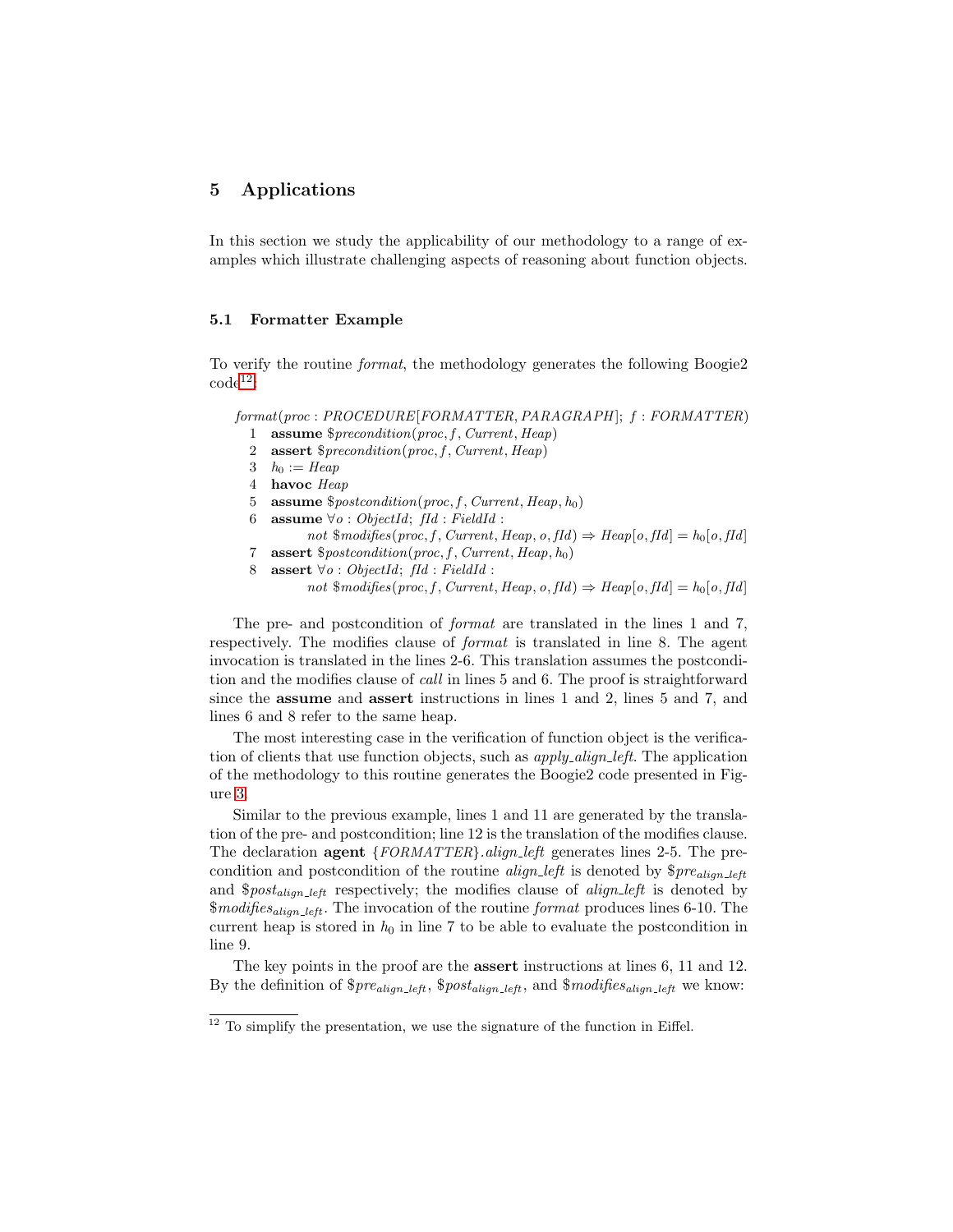$apply\_align\_left(f : FORMATTER; p : PARAGRAPH)$ 1 assume not p.\$left aligned 2  $a := \text{agent} \{FORMATTER\}$ . align\_left 3 **assume**  $\forall t_1, p_1 : ObjectId; h :Heap:$  $$precondition(a, t_1, p_1, h) = $pre_{align\_left}(t_1, p_1, h)$ 4 **assume**  $\forall t_1, p_1 : ObjectId; h, h' :Heap :]$  $$postcondition(a, t_1, p_1, h, h') = $post_{align\_left}(t_1, p_1, h, h')$ 5 assume  $\forall t_1, p_1, o: ObjectId; fId : FieldId; h :Heap:$  $$modifies(a, t_1, p_1, h, o, fId) = $modifies_{align\_left}(t_1, p_1, h_1, o, fId)$ 6 assert  $$ precondition(a, f, p,Heap)$ 7  $h_0 := \text{Heap}$ 8 havoc Heap 9 assume  $$postcondition(a, f, p, \text{Heap}, h_0)$ 10 assume ∀o : ObjectId; fId : FieldId : not  $$modifies(proc, f, p, Heap, o, fld) \Rightarrow Heap[o, fld] = h<sub>0</sub>[o, fld]$ 11 assert p.\$left aligned 12 assert ∀o : ObjectId; fId : FieldId :  $o \neq p \Rightarrow \text{Heap}[o, \text{fld}] = h_0[o, \text{fld}]$ 

<span id="page-12-0"></span>Fig. 3. Proof obligations of the routine *apply\_align\_left*.

<span id="page-12-1"></span>

| $\forall t_1, p_1 : ObjectId; h :Heap: \$pre_{align\_left}(t_1, p_1, h) = not p_1.\$left\_aligned\right]$                     | (1) |
|-------------------------------------------------------------------------------------------------------------------------------|-----|
| $\forall t_1, p_1 : ObjectId; h, h': \text{Heap}: \text{Spost}_{align\_left}(t_1, p_1, h, h') = p_1.\text{Self\_aligned}$ (2) |     |
| $\$\text{modifies}_{align\_\text{left}}(Current, p, h, o, fId) = h[0] \neq p$                                                 | (3) |

In particular,  $$pre_{align\_left}(f, p, \text{Heap}) = not p$.5left\_aligned.$  Then, the assertion at line 6 is proven using the assumptions at lines 1 and 3, and [\(1\)](#page-12-1). The assertion at line 11 is proven in a similar way using the assumptions at lines 4 and 9, and [\(2\)](#page-12-1). Finally, the assertion at line 12 is proven in a similar way using the assumptions at lines 5 and 10, and [\(3\)](#page-12-1).

### 5.2 Archive Example

In the archive example, the most interesting proof is the proof of the routine main. The routine log is interesting to show how to specify and prove closed arguments. To prove these routines, we apply the methodology described in Section [3.3](#page-6-0) (to simplify the example, we omit the the translation for framing). The proof for the routine log is similar to the proof of the format routine. The only change is the use of the function  $\mathcal{E}$ *precondtion*<sub>1</sub> which takes only three arguments (the procedure  $log_{fl}$  file, the string s and the heap). The generated proof obligations are the following: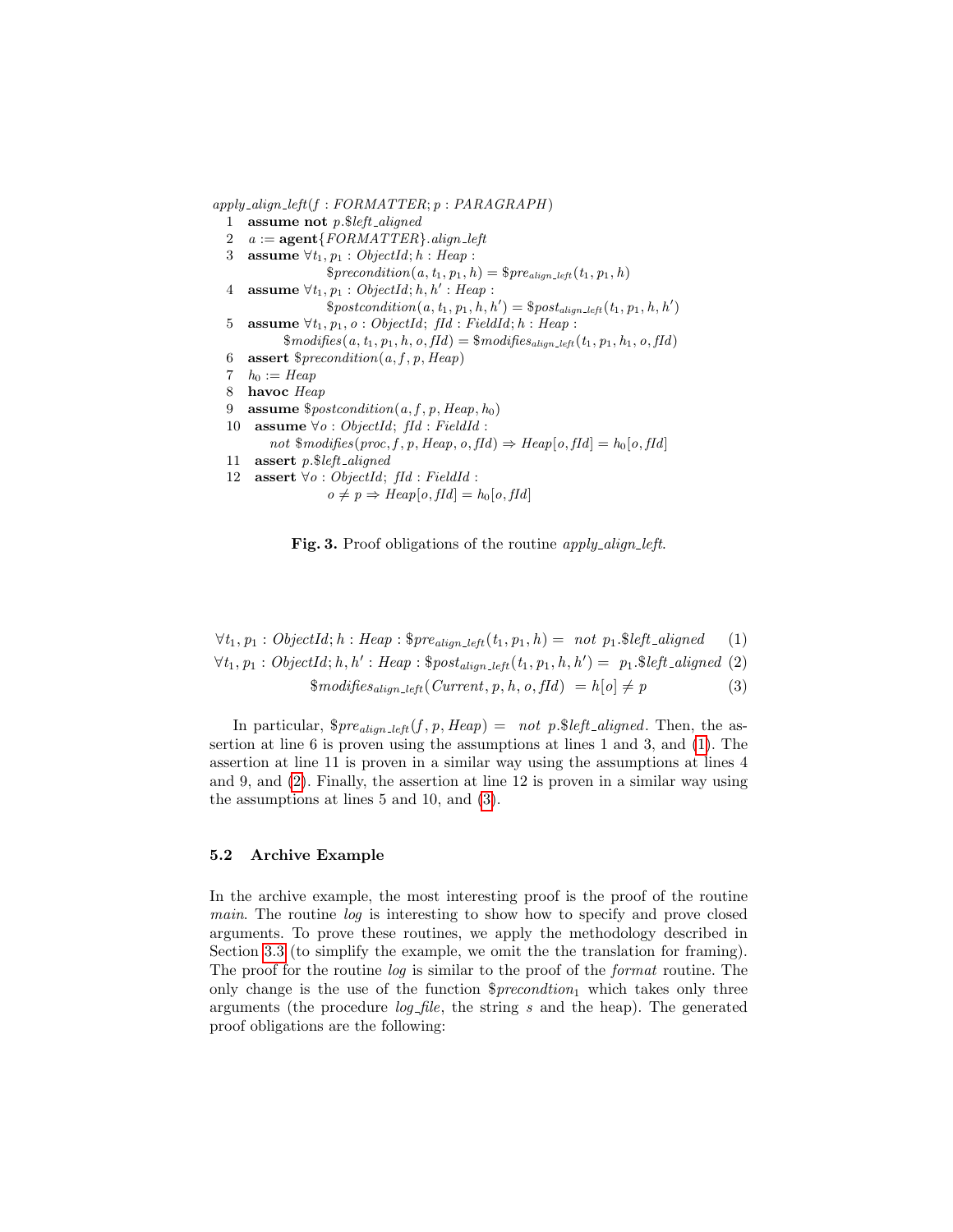$log(log_{\text{f}}ile : PROCEDURE[ANY; TAPE]; s : STRING)$ 

- 1 **assume**  $\text{\$precondition}_1(\text{log-file}, s, \text{Heap})$
- 2 assert  $$ precondition_1(log_-\hat{file}, s,Heap)$
- 3  $log_{\text{f}}$ file.call(s)

The translation of the routine main is as follows:

 $main(c:CLIENT)$ 1 create t.make 2 assert t.\$is loaded 3  $a := \textbf{agent} t.sizere$ 4 **assume**  $\forall p_1 : ObjectId; h :Heap:$  $$ precondition_1(a, p_1, h) = $pre_{store}(a, t, p_1, h)$ 5 assume  $\forall p_1 : ObjectId; h, h' :Heap:$  $$postcondition_1(a, p_1, h, h') = $post_{store}(a, t, p_1, h, h')$}$ 6 assert  $$ precondition_1(a, "Hello World",Heap)$ 7  $c.log(a, "Hello World")$ 

The proof of routine main translates the agent in lines 3-5. The function  $precondition<sub>1</sub>$  is used to express the precondition of the agent with closed target. Using the assumption at line 4 and the knowledge of line 2, one can prove the assert instruction at line 7.

### <span id="page-13-0"></span>6 Experiments

We have implemented an automatic verifier for agents, called EVE Proofs, following the architecture of the Spec $\#$  verifier [\[2\]](#page-16-0). Given an Eiffel program, the tool generates a Boogie2 [\[16\]](#page-17-3) file, and uses the Boogie verifier to prove the generated program. The tool is integrated in EVE [\[10\]](#page-17-11) (the Eiffel Verification Environment), and it can be downloaded from <http://eve.origo.ethz.ch/>. Once the user has specified pre- and post-conditions, and invariants, the verification is completely automatic.

EVE Proofs translates each agent initialization into Boogie2 assumptions as described in Section [3](#page-4-0) and Section [4.](#page-8-0) These assumptions are generated inside the body of the Boogie2 procedure corresponding to the Eiffel routine. Thus, Boogie only considers the agent properties inside the procedure where the agent is used.

Using EVE Proofs, we have automatically proven a suite of examples: the examples presented in Section [2,](#page-2-0) and several more agent-intensive programs to model graphical user interfaces. The examples can be downloaded from [http:](http://se.ethz.ch/people/tschannen/examples.zip) [//se.ethz.ch/people/tschannen/examples.zip](http://se.ethz.ch/people/tschannen/examples.zip). The experiments were run on a machine with a 2.71 GHz dual core Pentium processors with 2GB of RAM.

Table [1](#page-14-0) presents the results of the experiments. For each example, the table shows the number of classes, agents, agent calls, and lines of code in Eiffel, as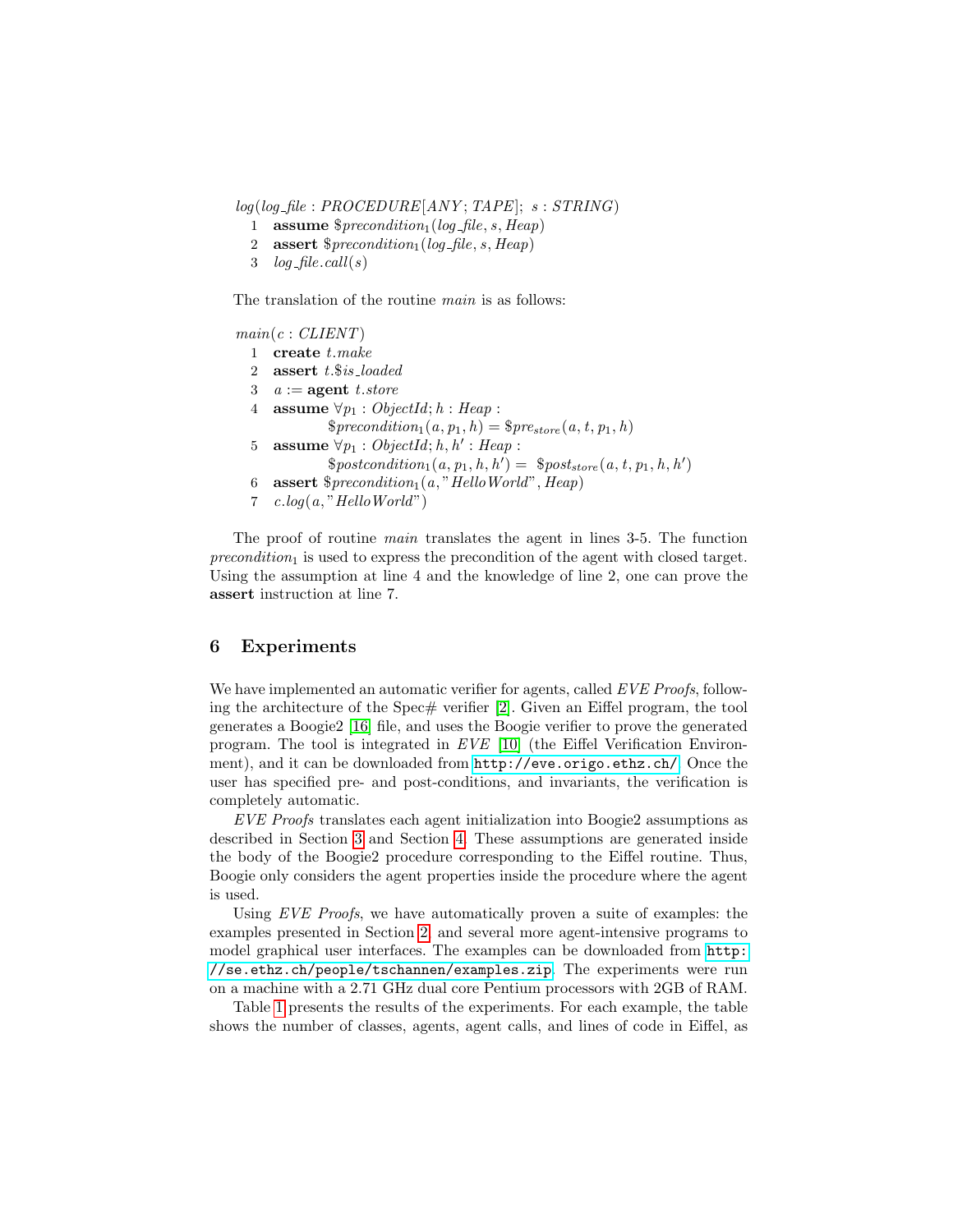| Name             |    | Classes Agents |    | Agent calls LOC Eiffel | LOC Boogie2 | $Time \;  s $ |
|------------------|----|----------------|----|------------------------|-------------|---------------|
| 1. Formatter     | 3  | 2              |    | 116                    | 414         | 1.57          |
| 2. Archiver      | 4  |                |    | 119                    | 440         | 1.58          |
| 3. Command       | 3  | 2              | 4  | 120                    | 435         | 1.61          |
| 4. Calculator    | 3  | 11             | 11 | 243                    | 817         | 25.14         |
| 5. ATM           | 4  | 13             | 20 | 486                    | 1968        | 73.72         |
| 6. Cell / Recell | 3  | 4              | 4  | 151                    | 497         | 1.71          |
| 7. Counter       | 2  | 2              | 4  | 96                     | 356         | 1.53          |
| 8. Sequence      | 5  | 2              | 4  | 200                    | 526         | 1.78          |
| Total            | 27 | 37             | 50 | 1513                   | 5453        | $108.64\,$    |

<span id="page-14-0"></span>Table 1. Examples automatically verified by EVE Proofs

well as the number of lines of the encoding in Boogie2. The last column shows the running time of Boogie (the dominant factor in the verification).

The formatter and archiver examples have been discussed in the previous sections. The third example is a typical implementation of the command pattern [\[12\]](#page-17-0). It defines a command class that uses an agent to store an action, which will be executed when the command's execute function is called. This pattern is also used in the calculator and ATM examples, which model applications using graphical user interfaces (GUI). The calculator example implements the GUI of a simple calculator with buttons for the digits, and basic arithmetic operations such as addition, subtraction, and multiplication. The ATM example implements a GUI for an ATM machine, and it also implements client code where a pin number is entered, and money is deposited and withdrawn from an account. These two examples are of particular interest because the GUI libraries in Eiffel typically use agents to react on events.

The ATM and calculator example make extensive use of the command pattern and therefore have more agents. Due to the increased number of agent calls and more difficult contracts, the proof of these examples takes significantly longer than the smaller examples. The ATM example is slower than the Calculator because the ATM example has more agent calls.

The cell/recell example is an extension of an example by Parkinson and Bierman [\[29\]](#page-18-1) with agents. The counter example implements a simple counter class with increase and decrease operations. The last example defines a class hierarchy for integer sequences introducing an arithmetic and Fibonacci sequence.

Graphical user interfaces use agents intensively. We have performed some experiments to check the verification time in such applications. The results have shown that increasing the number of agent initializations in a routine slighlty increases the overall verification time of that routine. This time increase is due to the additional assumptions that are generated for each agent. The new assumptions are then used by Boogie, and thus slow down the verification. Since the verification methodology is modular, the assumptions are local to a specific routine. The increase of agent initializations in one routine does not affect the verification time of other routines.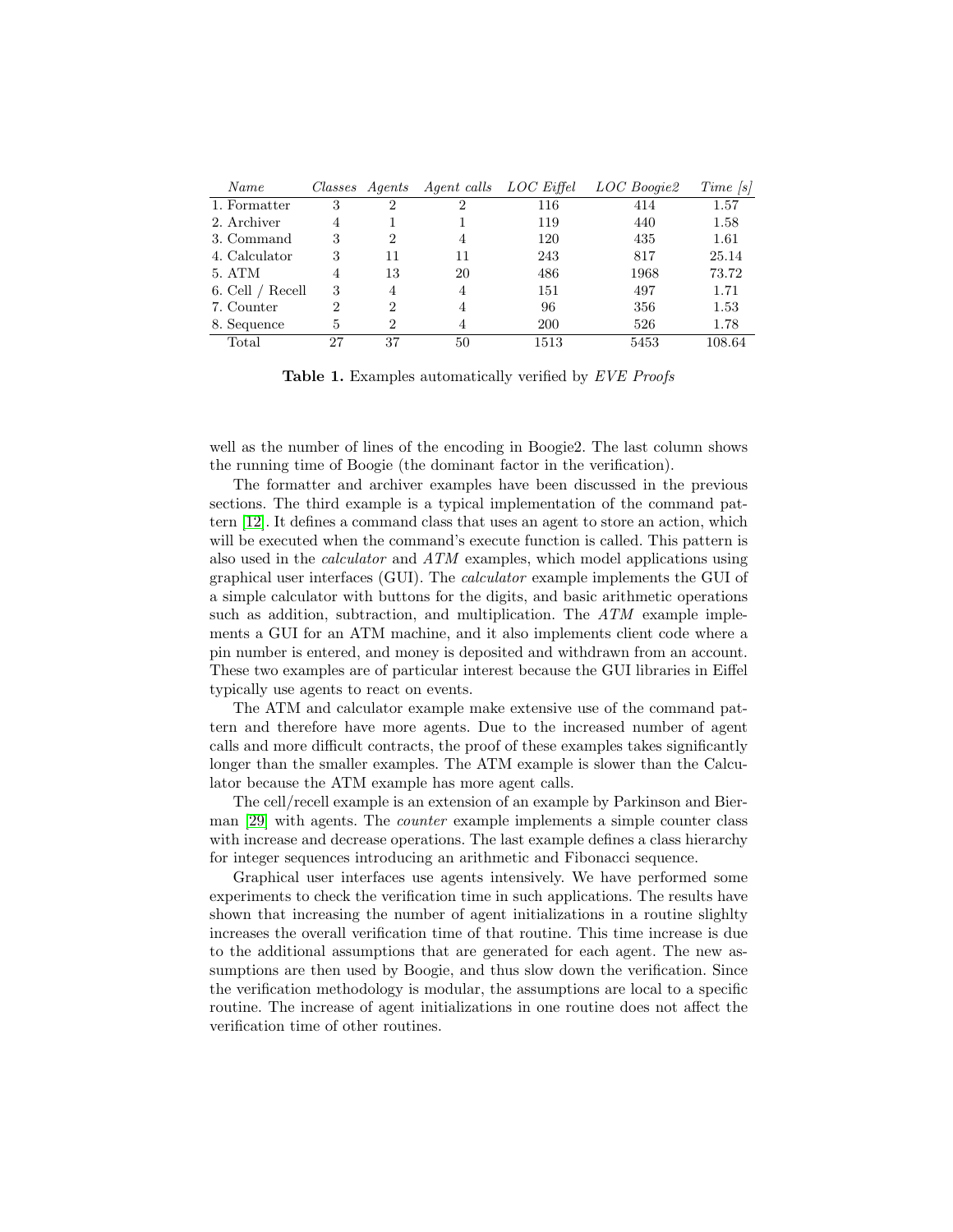## <span id="page-15-0"></span>7 Related Work

Jacobs [\[14\]](#page-17-12) as well as Müller and Ruskiewicz [\[23\]](#page-17-5) extend the Boogie verification methodology to handle  $C#$  delegates. They associate pre- and postconditions with each delegate type. When the delegate type is instantiated, they prove that the specification of the method refines the specification of the delegate type. At the call site, one has to prove the precondition and may assume the postcondition of the delegate. By contrast, the methodology presented here "hides" the specification behind abstract predicates. Callers will in general require the predicates to hold that they need in order to call an agent. The approach taken by Jacobs, M¨uller, and Ruskiewicz splits proof obligations into two parts, the refinement proof when the delegate is instantiated and the proof of the precondition when the delegate is called. This split makes it difficult to handle closed parameters, in particular, the closed receiver of C# delegates. Both previous works use some form of ownership [\[21\]](#page-17-13) to ensure that the receiver of a delegate instance has the properties required by the method underlying the delegate. Our methodology requires only one proof obligation when the agent is called and can be generalized to several closed parameters more easily.

Parkinson and Bierman [\[28](#page-18-2)[,29\]](#page-18-1) introduce abstract predicates to verify objectoriented programs in separation logic. Abstract predicates are a powerful means to abstract from implementation details and to support information hiding and inheritance. Distefano and Parkinson [\[9\]](#page-17-14) show the applicability of abstract predicates by implementing a tool to verify Java programs. The tool handles several design patterns such as the visitor pattern, the factory pattern, and the observer pattern. The predicates we use for the preconditions and postconditions of agents are inspired by abstract predicates. Even though Parkinson and Bierman's work and Distefano and Parkinson's work do not handle function objects, we believe that the ideas presented in this paper also apply to their setting.

Birkedal et al. [\[4\]](#page-17-15) present higher-order separation logic, a logic for a secondorder programming language, and use it to verify an implementation of the Observer pattern [\[19\]](#page-17-16). In contrast to separation logic, the methodology presented in this paper is designed to work with standard first-order theorem provers.

Contracts have been integrated into higher-order functions. Findler et al. [\[11\]](#page-17-17) integrate contracts using a typed lambda calculus with assertions for higherorder functions. Honda et al. [\[13,](#page-17-18)[3\]](#page-16-3) introduce a sound compositional program logic for higher-order functions. Régis-Gianas and Pottier [\[30\]](#page-18-3) develop a Hoare logic for a call-by-value programming language equipped with higher-order functions. Kanig and Filiatre [\[17\]](#page-17-19) present a tool to verifier higher-order functions. The tool uses an intermediate language; the tool is intended to be used for verification tools targeting ML-like programming languages. Function objects in object-oriented languages are more complex than higher-order functions in functional languages because of the heap and side-effects. Although the pre- and postconditions of agents are side-effect free, agent calls are not: agent calls can access the heap, and can modify any attribute. This makes the verification of function objects harder compared to functional programming languages.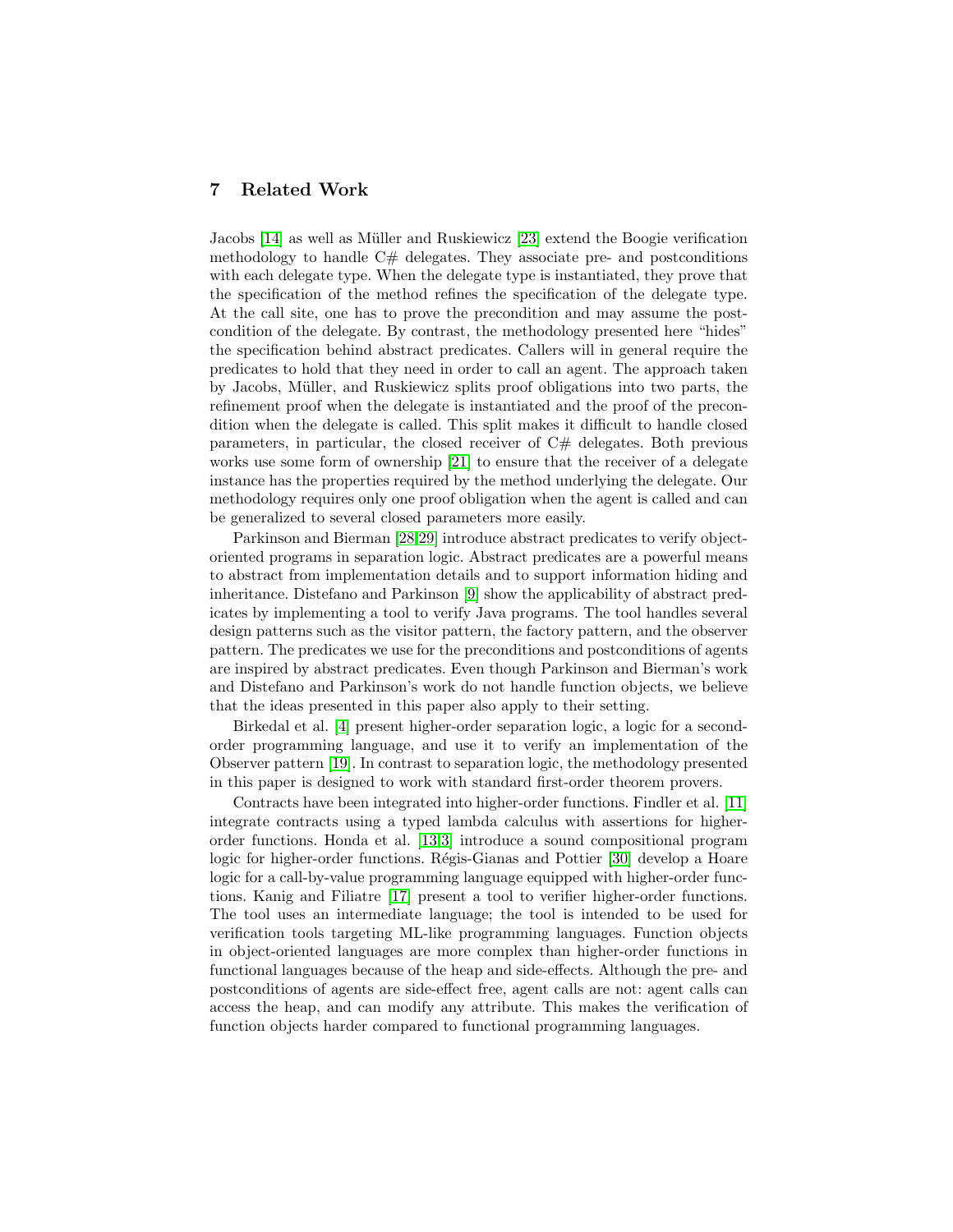Börger et al. [\[5\]](#page-17-20) present an operational semantics of  $C#$  including delegates. The semantics is given using abstract state machines. However, this work does not describe how to apply this model to specify and verify  $C#$  programs.

Schoeller [\[32\]](#page-18-4) has developed an automatic verifier for a subset of Eiffel. The tool generates Boogie code, and uses the Boogie verifier to prove the generated Boogie program. However, Schoeller's tool does not handle agents. Paige and Ostroff [\[27\]](#page-18-5), and Nordio et al. [\[25\]](#page-17-21) have formalized semantics for a subset of Eiffel, but these works do not include agents. Our encoding of the routines precondition and postcondition is based on previous work on pure routines by Darvas and Leino  $[8,7]$  $[8,7]$ , and Leino and Müller  $[22]$ .

# <span id="page-16-1"></span>8 Conclusions and Future Work

We have introduced a verification methodology to verify higher-order functions, and we have implemented an automatic verifier for function objects. The verifier takes an Eiffel program, translates it to Boogie2, and uses the Boogie verifier to prove the generated code. Our experiments with automatic proofs indicate that the methodology is able to specify and verify function objects by introducing side-effect free routines which model abstractly the pre- and postcondition of the function objects. The experience so far suggests that a complete verification chain leading to fully automatic verification of object-oriented programs with function objects is possible.

Although presented in Eiffel, the verification methodology is not dependent on a specific programming language; we see no major obstacles in applying it to other languages supporting function objects.

As future work we plan to extend the framing methodology to handle noninterference. In particular, we plan to extend the implementation to be able to prove library classes such as linked lists. Furthermore, we plan to investigate how to apply a similar methodology to generics (in particular constrained generics).

# Acknowledgements

We thank Stephan van Staden and Manuel Oriol for their insightful comments on drafts of this paper. Calcagno was supported by EPSRC.

# References

- <span id="page-16-2"></span>1. A. Banerjee, D. Naumann, and S. Rosenberg. Regional Logic for Local Reasoning about Global Invariants. In ECOOP, volume 5142 of LNCS. Springer-Verlag, 2008.
- <span id="page-16-0"></span>2. M. Barnett, R. Leino, and W. Schulte. The Spec# Programming System: An Overview. In Construction and Analysis of Safe, Secure, and Interoperable Smart Devices, volume 3362 of LNCS, pages 49–69. Springer, 2004.
- <span id="page-16-3"></span>3. M. Berger, K. Honda, and N. Yoshida. A logical analysis of aliasing in imperative higher-order functions. In ICFP '05: Proceedings of the tenth ACM SIGPLAN international conference on Functional programming, pages 280–293. ACM, 2005.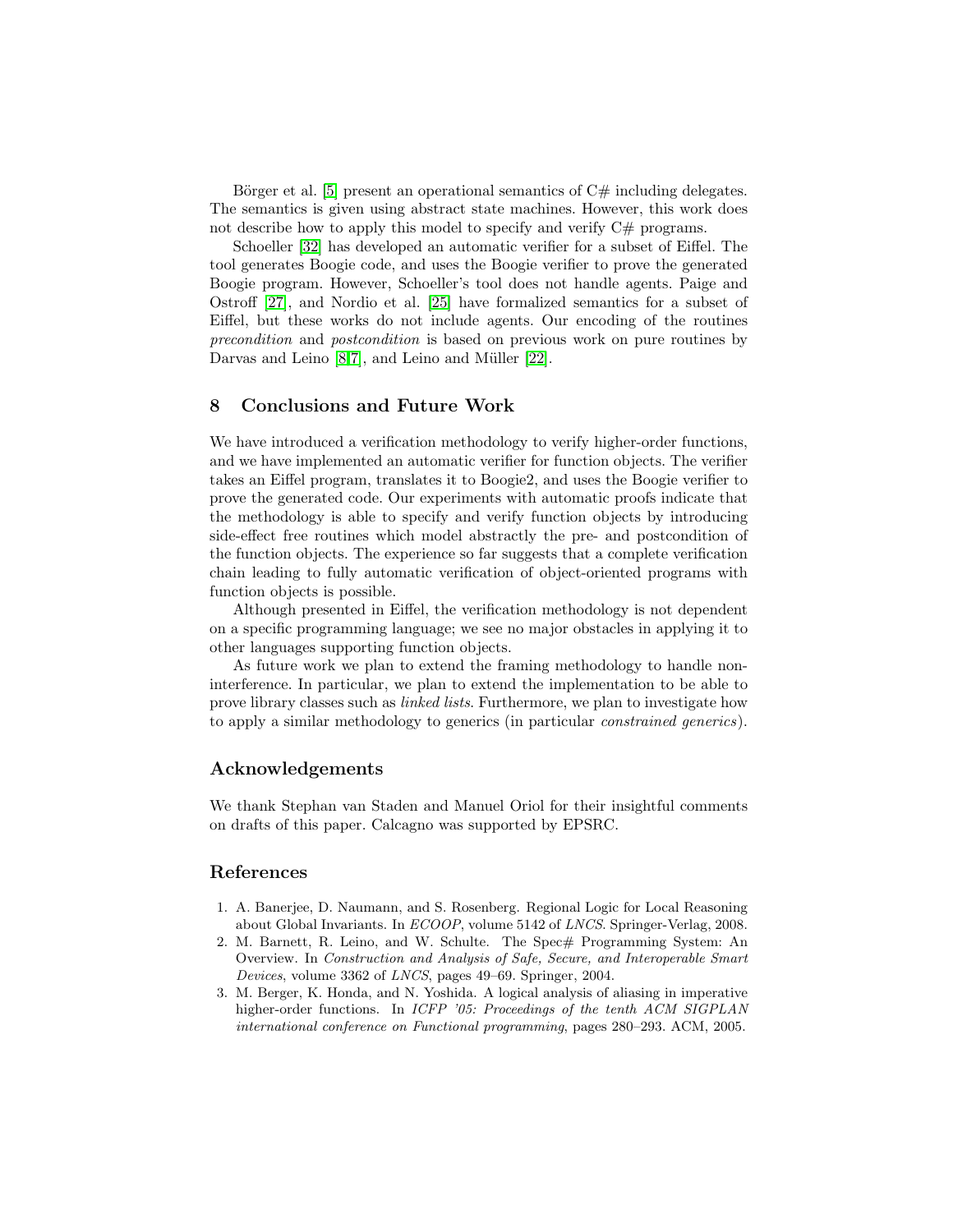- <span id="page-17-15"></span>4. B. Biering, L. Birkedal, and N. Torp-Smith. BI-hyperdoctrines, higher-order separation logic, and abstraction. ToPLAS, 2008.
- <span id="page-17-20"></span>5. E. Börger, N. G. Fruja, V. Gervasi, and R. F. Stärk. A high-level modular definition of the semantics of c#. Theor. Comput. Sci., 336(2-3):235–284, 2005.
- <span id="page-17-8"></span>6. D. Clarke and S. Drossopoulou. Ownership, encapsulation and the disjointness of type and effect. In OOPSLA '02, volume 37, pages 292–310. ACM Press, 2002.
- <span id="page-17-22"></span>7. Á. Darvas. Reasoning About Data Abstraction in Contract Languages. PhD thesis, ETH Zurich, Switzerland, 2009. To appear.
- <span id="page-17-1"></span>8. A. Darvas and K. R. M. Leino. Practical reasoning about invocations and implementations of pure methods. In FASE, LNCS. Springer-Verlag, 2007.
- <span id="page-17-14"></span>9. D. Distefano and M. J. Parkinson. jStar: Towards Practical Verification for Java. In OOPSLA '08: Proceedings of the 23rd ACM SIGPLAN conference on Object oriented programming systems languages and applications, pages 213–226, 2008.
- <span id="page-17-11"></span>10. EVE: Eiffel Verification Environment. http://eve.origo.ethz.ch.
- <span id="page-17-17"></span>11. R. B. Findler and M. Felleisen. Contracts for higher-order functions. SIGPLAN Not., 37(9):48–59, 2002.
- <span id="page-17-0"></span>12. E. Gamma, R. Helm, R. Johnson, and J. Vlissides. Design Patterns: Elements of Reusable Object-Oriented Software. Addison Wesley, 1994.
- <span id="page-17-18"></span>13. K. Honda, N. Yoshida, and M. Berger. An observationally complete program logic for imperative higher-order frame rules. In LICS '05: Proceedings of the Symposium on Logic in Computer Science, pages 260–279, USA, 2005. IEEE Computer Society.
- <span id="page-17-12"></span>14. B. Jacobs. A Statically Verifiable Programming Model for Concurrent Object-Oriented Programs. PhD thesis, Katholieke Universiteit Leuven, 2007.
- <span id="page-17-6"></span>15. K. Rustan M. Leino. Specification and verification of object-oriented software. Marktoberdorf International Summer School 2008, lecture notes.
- <span id="page-17-3"></span>16. K. Rustan M. Leino. This is boogie 2. Technical Report Manuscript KRML 178, Microsoft Research, 2008.
- <span id="page-17-19"></span>17. J. Kanig and J.-C. Filliâtre. Who: A Verifier for Effectful Higher-order Programs. In ACM SIGPLAN Workshop on ML, Edinburgh, Scotland, UK, 2009.
- <span id="page-17-7"></span>18. I. T. Kassios. Dynamic Frames: Support for Framing, Dependencies and Sharing Without Restrictions. In FM 2006: Formal Methods, pages 268–283, 2006.
- <span id="page-17-16"></span>19. N. Krishnaswami, J. Aldrich, and L. Birkedal. Modular verification of the subjectobserver pattern via higher-order separation logic. In FTJP, 2007.
- <span id="page-17-4"></span>20. G. T. Leavens, K. R. M. Leino, and P. M¨uller. Specification and verification challenges for sequential object-oriented programs. Formal Aspects of Computing, 19(2):159–189, 2007.
- <span id="page-17-13"></span>21. K. R. M. Leino and P. Müller. Object invariants in dynamic contexts. In M. Odersky, editor, ECOOP, volume 3086 of LNCS, pages 491–516. Springer-Verlag, 2004.
- <span id="page-17-2"></span>22. K. R. M. Leino and P. Müller. Verification of equivalent-results methods. In ESOP, volume 4960 of LNCS, pages 307–321. Springer-Verlag, 2008.
- <span id="page-17-5"></span>23. P. Müller and J. N. Ruskiewicz. A modular verification methodology for  $C#$ delegates. In U. Glässer and J.-R. Abrial, editors, Rigorous Methods for Software Construction and Analysis, To appear.
- <span id="page-17-10"></span>24. M. Nordio, C. Calcagno, B. Meyer, and P. M¨uller. Reasoning about Function Objects. Technical Report 615, ETH Zurich, 2008.
- <span id="page-17-21"></span>25. M. Nordio, C. Calcagno, P. Müller, and B. Meyer. A Sound and Complete Program Logic for Eiffel. In M. Oriol, editor, TOOLS-EUROPE 2009, volume 33 of Lecture Notes in Business and Information Processing, pages 195–214, 2009.
- <span id="page-17-9"></span>26. P. W. O'Hearn, H. Yang, and J. C. Reynolds. Separation and information hiding. In POPL '04, pages 268–280, 2004.